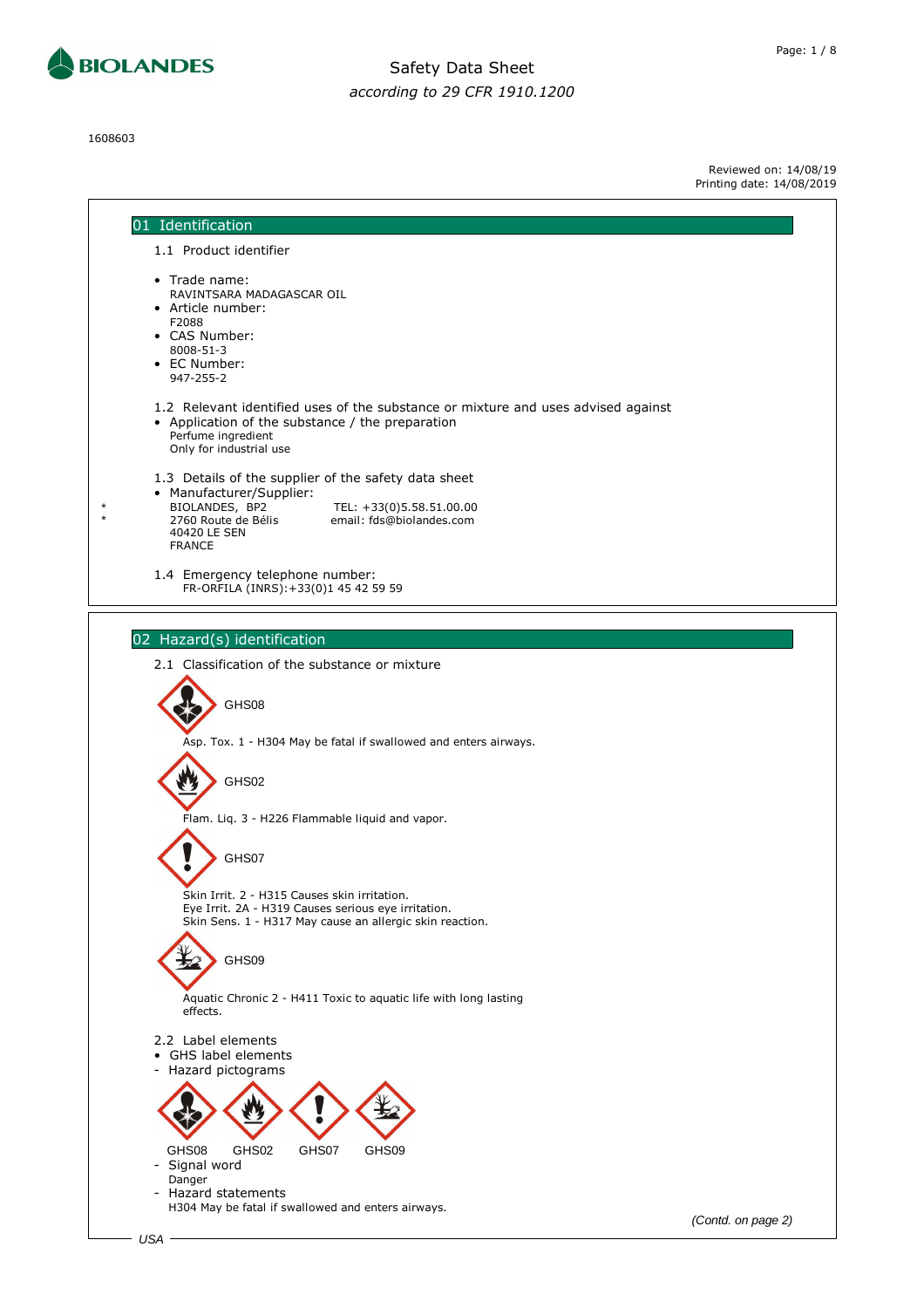

1608603

Reviewed on: 14/08/19 Printing date: 14/08/2019

| <b>PRODUCT:</b>                                   | <b>RAVINTSARA MADAGASCAR OIL</b>                                                                                                                                                                                                                                                                                                                                                                                                                                                                                                                                                                                                                                |                    |
|---------------------------------------------------|-----------------------------------------------------------------------------------------------------------------------------------------------------------------------------------------------------------------------------------------------------------------------------------------------------------------------------------------------------------------------------------------------------------------------------------------------------------------------------------------------------------------------------------------------------------------------------------------------------------------------------------------------------------------|--------------------|
|                                                   | H226 Flammable liquid and vapor.<br>H315 Causes skin irritation.<br>H319 Causes serious eye irritation.<br>H317 May cause an allergic skin reaction.<br>H411 Toxic to aquatic life with long lasting effects.<br>- Precautionary statements<br>P210 Keep away from heat/sparks/open flames/hot surfaces. - No smoking.<br>P233 Keep container tightly closed.<br>P240 Ground/bond container and receiving equipment.<br>P301+P310 If swallowed: Immediately call a poison center/doctor.<br>P403+P235 Store in a well-ventilated place. Keep cool.<br>P501 Dispose of contents/container in accordance with local/regional/ national/international regulations. | (Contd. of page 1) |
| CAS No.<br>8008-51-3<br>• EC Number:<br>947-255-2 | 03 Composition/information on ingredients<br>3.1 Chemical characterization: Substances<br><b>Description</b><br>Cinnamomum camphora (L.) J.Presl<br>• Identification number(s)                                                                                                                                                                                                                                                                                                                                                                                                                                                                                  |                    |
|                                                   | • Dangerous components:                                                                                                                                                                                                                                                                                                                                                                                                                                                                                                                                                                                                                                         |                    |
| <b>CAS Number</b>                                 |                                                                                                                                                                                                                                                                                                                                                                                                                                                                                                                                                                                                                                                                 | %                  |
| 470-82-6                                          | eucalyptol                                                                                                                                                                                                                                                                                                                                                                                                                                                                                                                                                                                                                                                      | 50,001-100         |
|                                                   | EC Number: 207-431-5                                                                                                                                                                                                                                                                                                                                                                                                                                                                                                                                                                                                                                            |                    |
| 3387-41-5                                         | sabinene                                                                                                                                                                                                                                                                                                                                                                                                                                                                                                                                                                                                                                                        | 10,001-20,00       |
|                                                   | EC Number: 222-212-4                                                                                                                                                                                                                                                                                                                                                                                                                                                                                                                                                                                                                                            |                    |
| 98-55-5                                           | p-menth-1-en-8-ol                                                                                                                                                                                                                                                                                                                                                                                                                                                                                                                                                                                                                                               | 5,001-10,00        |
|                                                   | EC Number: 202-680-6                                                                                                                                                                                                                                                                                                                                                                                                                                                                                                                                                                                                                                            |                    |
| 127-91-3                                          | pin-2(10)-ene (pinene beta)                                                                                                                                                                                                                                                                                                                                                                                                                                                                                                                                                                                                                                     | 1,001-5,00         |
|                                                   | EC Number: 204-872-5                                                                                                                                                                                                                                                                                                                                                                                                                                                                                                                                                                                                                                            |                    |
| 80-56-8                                           | pin-2(3)-ene (alpha pinene)                                                                                                                                                                                                                                                                                                                                                                                                                                                                                                                                                                                                                                     | 1,001-5,00         |
|                                                   | EC Number: 201-291-9                                                                                                                                                                                                                                                                                                                                                                                                                                                                                                                                                                                                                                            |                    |
| 123-35-3                                          | myrcene                                                                                                                                                                                                                                                                                                                                                                                                                                                                                                                                                                                                                                                         | 1,001-5,00         |
|                                                   | EC Number: 204-622-5                                                                                                                                                                                                                                                                                                                                                                                                                                                                                                                                                                                                                                            |                    |
| 562-74-3                                          | p-menth-1-ene-4-ol (4-terpineol)                                                                                                                                                                                                                                                                                                                                                                                                                                                                                                                                                                                                                                | $0,101-1,00$       |
|                                                   | EC Number: 209-235-5                                                                                                                                                                                                                                                                                                                                                                                                                                                                                                                                                                                                                                            |                    |
| 87-44-5                                           | caryophyllene                                                                                                                                                                                                                                                                                                                                                                                                                                                                                                                                                                                                                                                   | $0,101-1,00$       |
|                                                   | EC Number: 201-746-1                                                                                                                                                                                                                                                                                                                                                                                                                                                                                                                                                                                                                                            |                    |
| 99-86-5                                           | terpinene alpha                                                                                                                                                                                                                                                                                                                                                                                                                                                                                                                                                                                                                                                 | $0,101-1,00$       |
|                                                   | EC Number: 202-795-1                                                                                                                                                                                                                                                                                                                                                                                                                                                                                                                                                                                                                                            |                    |
| 586-62-9                                          | p-mentha-1,4(8)-diene (terpinolene)                                                                                                                                                                                                                                                                                                                                                                                                                                                                                                                                                                                                                             | $0,101-1,00$       |
|                                                   | EC Number: 209-578-0                                                                                                                                                                                                                                                                                                                                                                                                                                                                                                                                                                                                                                            |                    |

#### 04 First-aid measures

• General information:

Seek immediate medical advice.

• After inhalation:

Supply fresh air and to be sure call for a doctor.

• After skin contact:

If skin irritation continues, consult a doctor.

Immediately wash with water and soap and rinse thoroughly. • After eye contact:

Rinse opened eye for several minutes under running water. If symptoms persist, consult a doctor. (Contd. on page 3)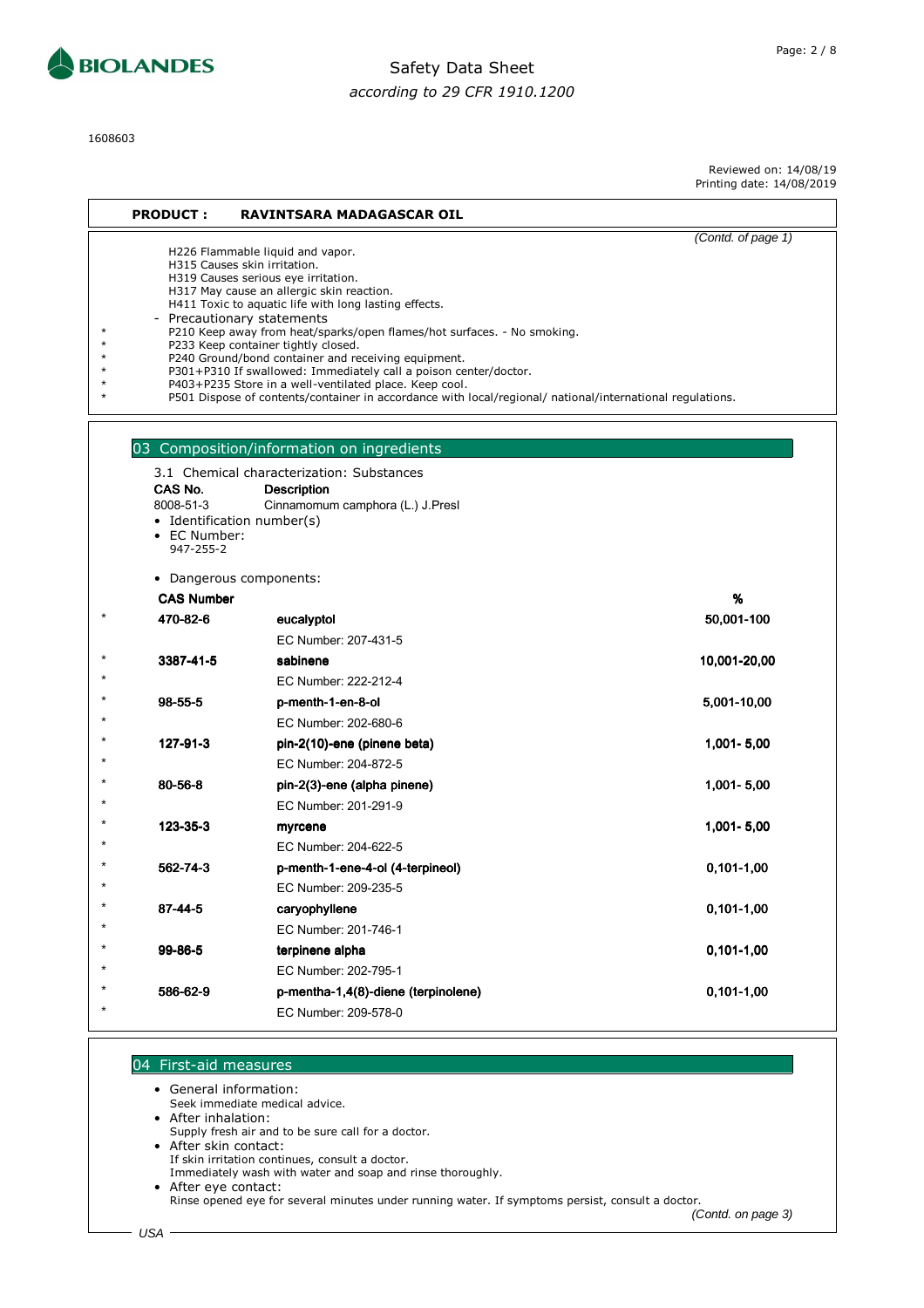

1608603

Reviewed on: 14/08/19 Printing date: 14/08/2019

| <b>PRODUCT:</b>     | <b>RAVINTSARA MADAGASCAR OIL</b>                                                                                                                                                                       |                    |
|---------------------|--------------------------------------------------------------------------------------------------------------------------------------------------------------------------------------------------------|--------------------|
| • After swallowing: | Seek immediate medical advice.                                                                                                                                                                         | (Contd. of page 2) |
|                     | 05 Fire-fighting measures                                                                                                                                                                              |                    |
|                     | • Suitable extinguishing agents:<br>CO2, sand, extinguishing powder. Do not use water.                                                                                                                 |                    |
| Water with full jet | Use fire fighting measures that suit the environment.<br>• For safety reasons unsuitable extinguishing agents:                                                                                         |                    |
|                     | 5.2 Special hazards arising from the substance or mixture<br>Formation of toxic gases is possible during heating or in case of fire.<br>• Protective equipment:                                        |                    |
|                     | Do not inhale explosion gases or combustion gases.<br>Additional information<br>Cool endangered receptacles with water spray.                                                                          |                    |
|                     | 06 Accidental release measures                                                                                                                                                                         |                    |
|                     | 6.1 Personal precautions, protective equipment and emergency procedures<br>Wear protective equipment. Keep unprotected persons away.<br>Ensure adequate ventilation<br>Keep away from ignition sources |                    |
|                     | 6.3 Methods and material for containment and cleaning up:<br>Dispose contaminated material as waste according to item 13.                                                                              |                    |
|                     | 6.4 Reference to other sections<br>See Section 7 for information on safe handling.<br>See Section 8 for information on personal protection equipment.<br>See Section 13 for disposal information.      |                    |
|                     |                                                                                                                                                                                                        |                    |
|                     | 07 Handling and storage                                                                                                                                                                                |                    |
| $\bullet$ Handling: | 7.1 Precautions for safe handling                                                                                                                                                                      |                    |
|                     | Keep receptacles tightly sealed.                                                                                                                                                                       |                    |
|                     | Keep away from heat and direct sunlight.<br>Ensure good ventilation/exhaustion at the workplace.                                                                                                       |                    |
|                     | Handle with care. Avoid jolting, friction and impact.<br>• Information about protection against explosions and fires:                                                                                  |                    |
|                     | Keep ignition sources away - Do not smoke.                                                                                                                                                             |                    |
| • Storage:          | Protect against electrostatic charges.                                                                                                                                                                 |                    |
|                     | Requirements to be met by storerooms and receptacles:                                                                                                                                                  |                    |
|                     | Store only in the original receptacle.<br>Prevent any seepage into the ground.                                                                                                                         |                    |
|                     | Use only receptacles specifically permitted for this substance/ product.<br>Further information about storage conditions:                                                                              |                    |
|                     | Keep receptacle tightly sealed.<br>Protect from heat and direct sunlight.                                                                                                                              |                    |
|                     | Store receptacle in a well ventilated area.                                                                                                                                                            |                    |
|                     | 7.3 Specific end use(s)<br>No further relevant information available.                                                                                                                                  |                    |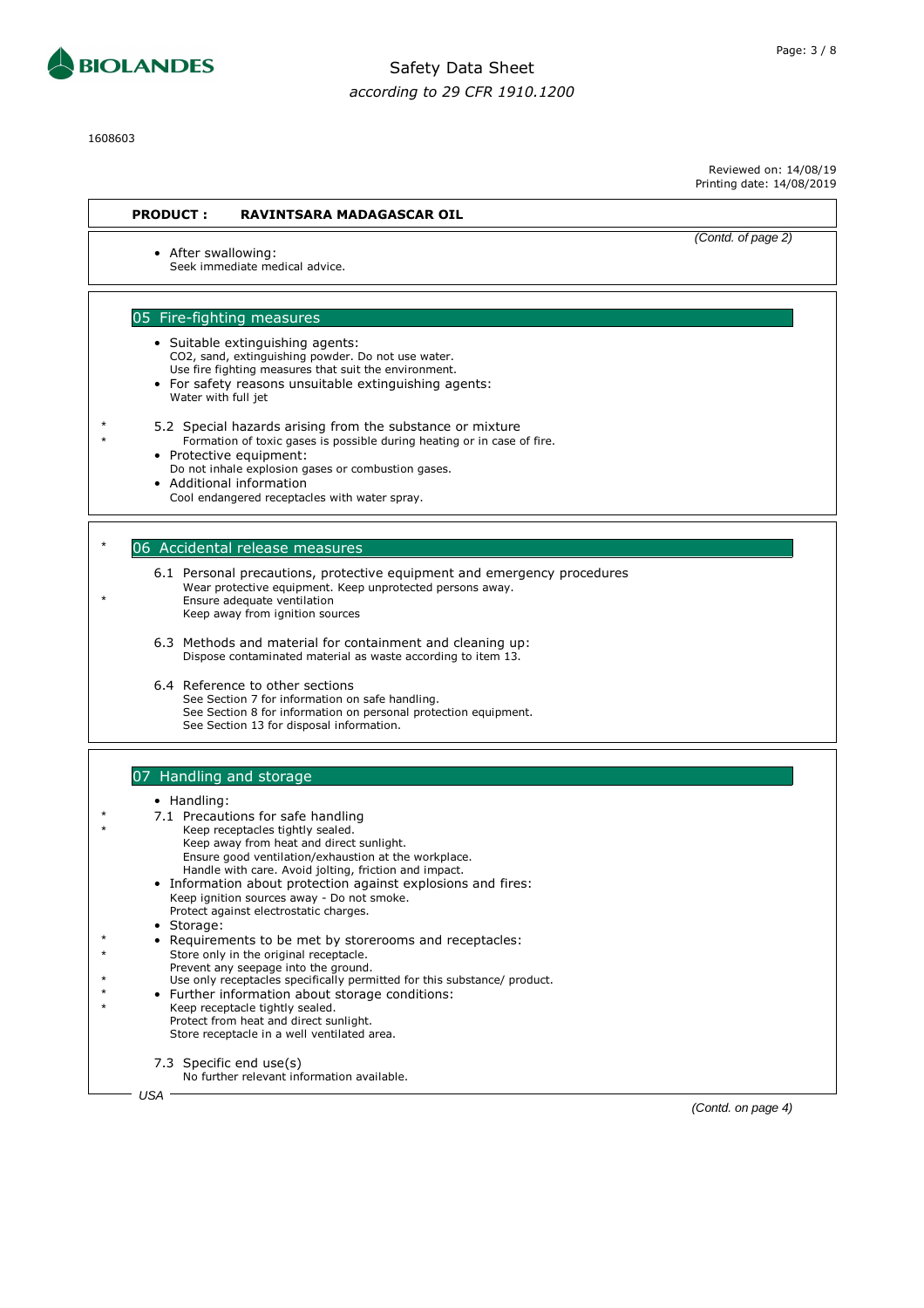

1608603

Reviewed on: 14/08/19

Printing date: 14/08/2019

| 08 Exposure controls/personal protection<br>• Components with limit values that require monitoring at the workplace:<br>Not required.<br>CAS No.<br><b>Designation of material</b><br>Not required.<br>• Additional information:<br>The lists that were valid during the creation were used as basis.<br>• Personal protective equipment:<br>• General protective and hygienic measures:<br>The usual precautionary measures for handling chemicals should be followed.<br>Keep away from foodstuffs, beverages and feed.<br>Wash hands before breaks and at the end of work.<br>Avoid contact with the eyes.<br>$\bullet$<br>• Material of gloves<br>varies from manufacturer to manufacturer.<br>• Penetration time of glove material<br>observed.<br>• Eye protection: Safety glasses<br>09 Physical and chemical properties<br><b>General Information</b> | (Contd. of page 3)<br>%<br>Type Value Unit<br>Breathing equipment: Use suitable respiratory protective device in case of insufficient ventilation.<br>• Protection of hands: Protective gloves The glove material has to be impermeable and resistant to<br>the product/ the substance/ the preparation. Due to missing tests no recommendation to the glove<br>material can be given for the product/ the preparation/ the chemical mixture. Selection of the<br>glove material on consideration of the penetration times, rates of diffusion and the degradation<br>The selection of the suitable gloves does not only depend on the material, but also on further marks of quality and<br>The exact break through time has to be found out by the manufacturer of the protective gloves and has to be |
|---------------------------------------------------------------------------------------------------------------------------------------------------------------------------------------------------------------------------------------------------------------------------------------------------------------------------------------------------------------------------------------------------------------------------------------------------------------------------------------------------------------------------------------------------------------------------------------------------------------------------------------------------------------------------------------------------------------------------------------------------------------------------------------------------------------------------------------------------------------|----------------------------------------------------------------------------------------------------------------------------------------------------------------------------------------------------------------------------------------------------------------------------------------------------------------------------------------------------------------------------------------------------------------------------------------------------------------------------------------------------------------------------------------------------------------------------------------------------------------------------------------------------------------------------------------------------------------------------------------------------------------------------------------------------------|
|                                                                                                                                                                                                                                                                                                                                                                                                                                                                                                                                                                                                                                                                                                                                                                                                                                                               |                                                                                                                                                                                                                                                                                                                                                                                                                                                                                                                                                                                                                                                                                                                                                                                                          |
|                                                                                                                                                                                                                                                                                                                                                                                                                                                                                                                                                                                                                                                                                                                                                                                                                                                               |                                                                                                                                                                                                                                                                                                                                                                                                                                                                                                                                                                                                                                                                                                                                                                                                          |
|                                                                                                                                                                                                                                                                                                                                                                                                                                                                                                                                                                                                                                                                                                                                                                                                                                                               |                                                                                                                                                                                                                                                                                                                                                                                                                                                                                                                                                                                                                                                                                                                                                                                                          |
|                                                                                                                                                                                                                                                                                                                                                                                                                                                                                                                                                                                                                                                                                                                                                                                                                                                               |                                                                                                                                                                                                                                                                                                                                                                                                                                                                                                                                                                                                                                                                                                                                                                                                          |
|                                                                                                                                                                                                                                                                                                                                                                                                                                                                                                                                                                                                                                                                                                                                                                                                                                                               |                                                                                                                                                                                                                                                                                                                                                                                                                                                                                                                                                                                                                                                                                                                                                                                                          |
|                                                                                                                                                                                                                                                                                                                                                                                                                                                                                                                                                                                                                                                                                                                                                                                                                                                               |                                                                                                                                                                                                                                                                                                                                                                                                                                                                                                                                                                                                                                                                                                                                                                                                          |
|                                                                                                                                                                                                                                                                                                                                                                                                                                                                                                                                                                                                                                                                                                                                                                                                                                                               |                                                                                                                                                                                                                                                                                                                                                                                                                                                                                                                                                                                                                                                                                                                                                                                                          |
|                                                                                                                                                                                                                                                                                                                                                                                                                                                                                                                                                                                                                                                                                                                                                                                                                                                               |                                                                                                                                                                                                                                                                                                                                                                                                                                                                                                                                                                                                                                                                                                                                                                                                          |
|                                                                                                                                                                                                                                                                                                                                                                                                                                                                                                                                                                                                                                                                                                                                                                                                                                                               |                                                                                                                                                                                                                                                                                                                                                                                                                                                                                                                                                                                                                                                                                                                                                                                                          |
| Appearance:                                                                                                                                                                                                                                                                                                                                                                                                                                                                                                                                                                                                                                                                                                                                                                                                                                                   |                                                                                                                                                                                                                                                                                                                                                                                                                                                                                                                                                                                                                                                                                                                                                                                                          |
| Form:                                                                                                                                                                                                                                                                                                                                                                                                                                                                                                                                                                                                                                                                                                                                                                                                                                                         | fluid                                                                                                                                                                                                                                                                                                                                                                                                                                                                                                                                                                                                                                                                                                                                                                                                    |
| Color:                                                                                                                                                                                                                                                                                                                                                                                                                                                                                                                                                                                                                                                                                                                                                                                                                                                        | colorless                                                                                                                                                                                                                                                                                                                                                                                                                                                                                                                                                                                                                                                                                                                                                                                                |
| Odor:                                                                                                                                                                                                                                                                                                                                                                                                                                                                                                                                                                                                                                                                                                                                                                                                                                                         | agrestic                                                                                                                                                                                                                                                                                                                                                                                                                                                                                                                                                                                                                                                                                                                                                                                                 |
| Odor threshold:                                                                                                                                                                                                                                                                                                                                                                                                                                                                                                                                                                                                                                                                                                                                                                                                                                               | Not determined.                                                                                                                                                                                                                                                                                                                                                                                                                                                                                                                                                                                                                                                                                                                                                                                          |
| Change in condition                                                                                                                                                                                                                                                                                                                                                                                                                                                                                                                                                                                                                                                                                                                                                                                                                                           |                                                                                                                                                                                                                                                                                                                                                                                                                                                                                                                                                                                                                                                                                                                                                                                                          |
| Melting point/Melting range:                                                                                                                                                                                                                                                                                                                                                                                                                                                                                                                                                                                                                                                                                                                                                                                                                                  | $\leq$ -20.0 °C                                                                                                                                                                                                                                                                                                                                                                                                                                                                                                                                                                                                                                                                                                                                                                                          |
| Boiling point/Boiling range:                                                                                                                                                                                                                                                                                                                                                                                                                                                                                                                                                                                                                                                                                                                                                                                                                                  | 179,00 °C<br>178,00 -                                                                                                                                                                                                                                                                                                                                                                                                                                                                                                                                                                                                                                                                                                                                                                                    |
| Flash point:                                                                                                                                                                                                                                                                                                                                                                                                                                                                                                                                                                                                                                                                                                                                                                                                                                                  | NFT 60-103 CC<br>49.0 °C                                                                                                                                                                                                                                                                                                                                                                                                                                                                                                                                                                                                                                                                                                                                                                                 |
| Flammability (solid, gaseous):                                                                                                                                                                                                                                                                                                                                                                                                                                                                                                                                                                                                                                                                                                                                                                                                                                | Undetermined.                                                                                                                                                                                                                                                                                                                                                                                                                                                                                                                                                                                                                                                                                                                                                                                            |
| Auto igniting:                                                                                                                                                                                                                                                                                                                                                                                                                                                                                                                                                                                                                                                                                                                                                                                                                                                | Not determined.                                                                                                                                                                                                                                                                                                                                                                                                                                                                                                                                                                                                                                                                                                                                                                                          |
| Danger of explosion:                                                                                                                                                                                                                                                                                                                                                                                                                                                                                                                                                                                                                                                                                                                                                                                                                                          | Undetermined.                                                                                                                                                                                                                                                                                                                                                                                                                                                                                                                                                                                                                                                                                                                                                                                            |
| Vapor pressure:                                                                                                                                                                                                                                                                                                                                                                                                                                                                                                                                                                                                                                                                                                                                                                                                                                               | Not determined.                                                                                                                                                                                                                                                                                                                                                                                                                                                                                                                                                                                                                                                                                                                                                                                          |
| Density:                                                                                                                                                                                                                                                                                                                                                                                                                                                                                                                                                                                                                                                                                                                                                                                                                                                      | Not determined.                                                                                                                                                                                                                                                                                                                                                                                                                                                                                                                                                                                                                                                                                                                                                                                          |
| <b>Relative density</b>                                                                                                                                                                                                                                                                                                                                                                                                                                                                                                                                                                                                                                                                                                                                                                                                                                       | 0,9000 0,9150 (D20/20)                                                                                                                                                                                                                                                                                                                                                                                                                                                                                                                                                                                                                                                                                                                                                                                   |
| Solubility in / Miscibility with                                                                                                                                                                                                                                                                                                                                                                                                                                                                                                                                                                                                                                                                                                                                                                                                                              |                                                                                                                                                                                                                                                                                                                                                                                                                                                                                                                                                                                                                                                                                                                                                                                                          |
| Water:                                                                                                                                                                                                                                                                                                                                                                                                                                                                                                                                                                                                                                                                                                                                                                                                                                                        | Not determined.                                                                                                                                                                                                                                                                                                                                                                                                                                                                                                                                                                                                                                                                                                                                                                                          |
| Partition coefficient (n-octanol/water):                                                                                                                                                                                                                                                                                                                                                                                                                                                                                                                                                                                                                                                                                                                                                                                                                      | Not determined.                                                                                                                                                                                                                                                                                                                                                                                                                                                                                                                                                                                                                                                                                                                                                                                          |
| Other information                                                                                                                                                                                                                                                                                                                                                                                                                                                                                                                                                                                                                                                                                                                                                                                                                                             | No further relevant information available.                                                                                                                                                                                                                                                                                                                                                                                                                                                                                                                                                                                                                                                                                                                                                               |

Page: 4 / 8

(Contd. on page 5)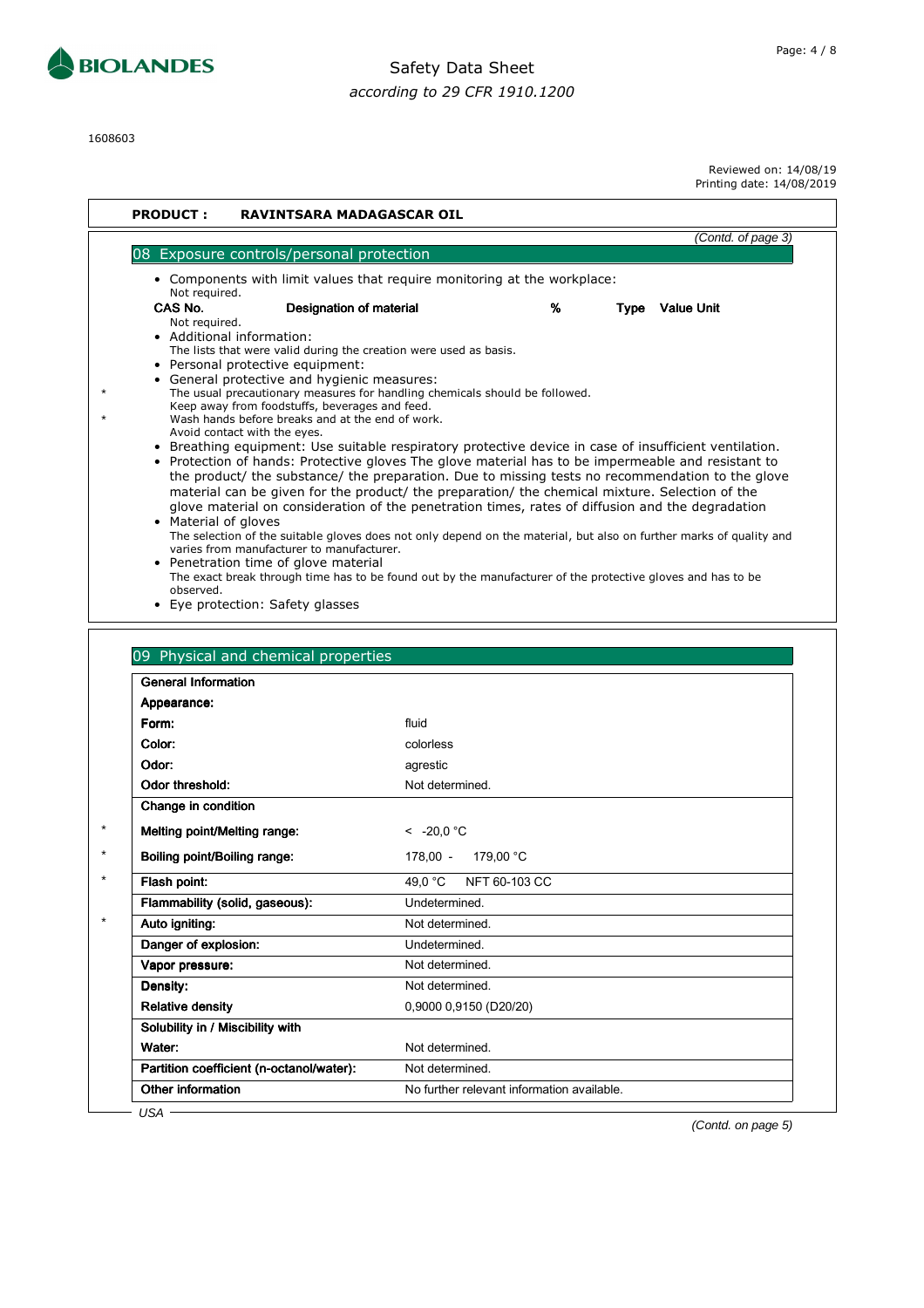

1608603

| Reviewed on: 14/08/19     |
|---------------------------|
| Printing date: 14/08/2019 |

| <b>PRODUCT:</b><br><b>RAVINTSARA MADAGASCAR OIL</b>                                                                                                                                                                                                                                                                                                                                                                                                                                                                                                                                                                                   |                    |
|---------------------------------------------------------------------------------------------------------------------------------------------------------------------------------------------------------------------------------------------------------------------------------------------------------------------------------------------------------------------------------------------------------------------------------------------------------------------------------------------------------------------------------------------------------------------------------------------------------------------------------------|--------------------|
|                                                                                                                                                                                                                                                                                                                                                                                                                                                                                                                                                                                                                                       | (Contd. of page 4) |
| 10 Stability and reactivity<br>• Thermal decomposition / conditions to be avoided:<br>Undetermined.<br>· Incompatible materials:<br>No further relevant information available.<br>• Hazardous decomposition products:                                                                                                                                                                                                                                                                                                                                                                                                                 |                    |
| Undetermined.                                                                                                                                                                                                                                                                                                                                                                                                                                                                                                                                                                                                                         |                    |
| 11 Toxicological information<br>• Acute toxicity:<br>• LD/LC50 values that are relevant for classification:<br><b>ISO LD/LC</b>                                                                                                                                                                                                                                                                                                                                                                                                                                                                                                       |                    |
| 8008-51-3<br>Cinnamomum camphora (L.) J.Presl                                                                                                                                                                                                                                                                                                                                                                                                                                                                                                                                                                                         |                    |
| Oral, LD50: 5100 mg/kg (rat) (read cross 1971)<br>470-82-6<br>eucalyptol<br>Oral, LD50: 3849 mg/kg (mouse) (Jiao Xu, 2014)<br>98-55-5<br>p-menth-1-en-8-ol<br>Oral, LD50: 4300 mg/kg (rat)<br>87-44-5<br>caryophyllene<br>Oral, LD50: > 5000 mg/kg (rat) (Hart and Wong 1971)<br>• Primary irritant effect:<br>$\bullet$ on the skin:<br>Irritant to skin and mucous membranes.<br>• on the eye:<br>Irritating effect.<br>• Sensitization:<br>Sensitization possible through skin contact.<br>• Subacute to chronic toxicity:<br>Undetermined.<br>• OSHA-Ca (Occupational Safety & Health Administration)<br>Substance is not listed. |                    |
| 12 Ecological information                                                                                                                                                                                                                                                                                                                                                                                                                                                                                                                                                                                                             |                    |
| • Aquatic toxicity:                                                                                                                                                                                                                                                                                                                                                                                                                                                                                                                                                                                                                   |                    |
| 8008-51-3<br>Cinnamomum camphora (L.) J.Presl<br>CE50/48h: 1,06 mg/l (daphnia) (calculation)<br>CE50(96): 2,01 mg/l (algae) (calculation)                                                                                                                                                                                                                                                                                                                                                                                                                                                                                             |                    |
| 123-35-3<br>7-méthyl-3-méthyleneocta-1,6-diène (myrcene)<br>LD50: 0,51 mg/l (fish) (OECD 203)<br>CE50/48h: 0,65 mg/l (daphnia)                                                                                                                                                                                                                                                                                                                                                                                                                                                                                                        |                    |
| • Persistence and degradability<br>No further relevant information available.<br>• Behavior in environmental systems:<br>Not determined.                                                                                                                                                                                                                                                                                                                                                                                                                                                                                              |                    |
| Bioaccumulative potential<br>$\bullet$<br>No further relevant information available.<br>• Ecotoxical effects:<br>Not determined.                                                                                                                                                                                                                                                                                                                                                                                                                                                                                                      |                    |
| • Additional ecological information:<br>General notes:<br>$\bullet$<br>Toxic for aquatic organisms<br>The material is harmful to the environment.<br>USA                                                                                                                                                                                                                                                                                                                                                                                                                                                                              |                    |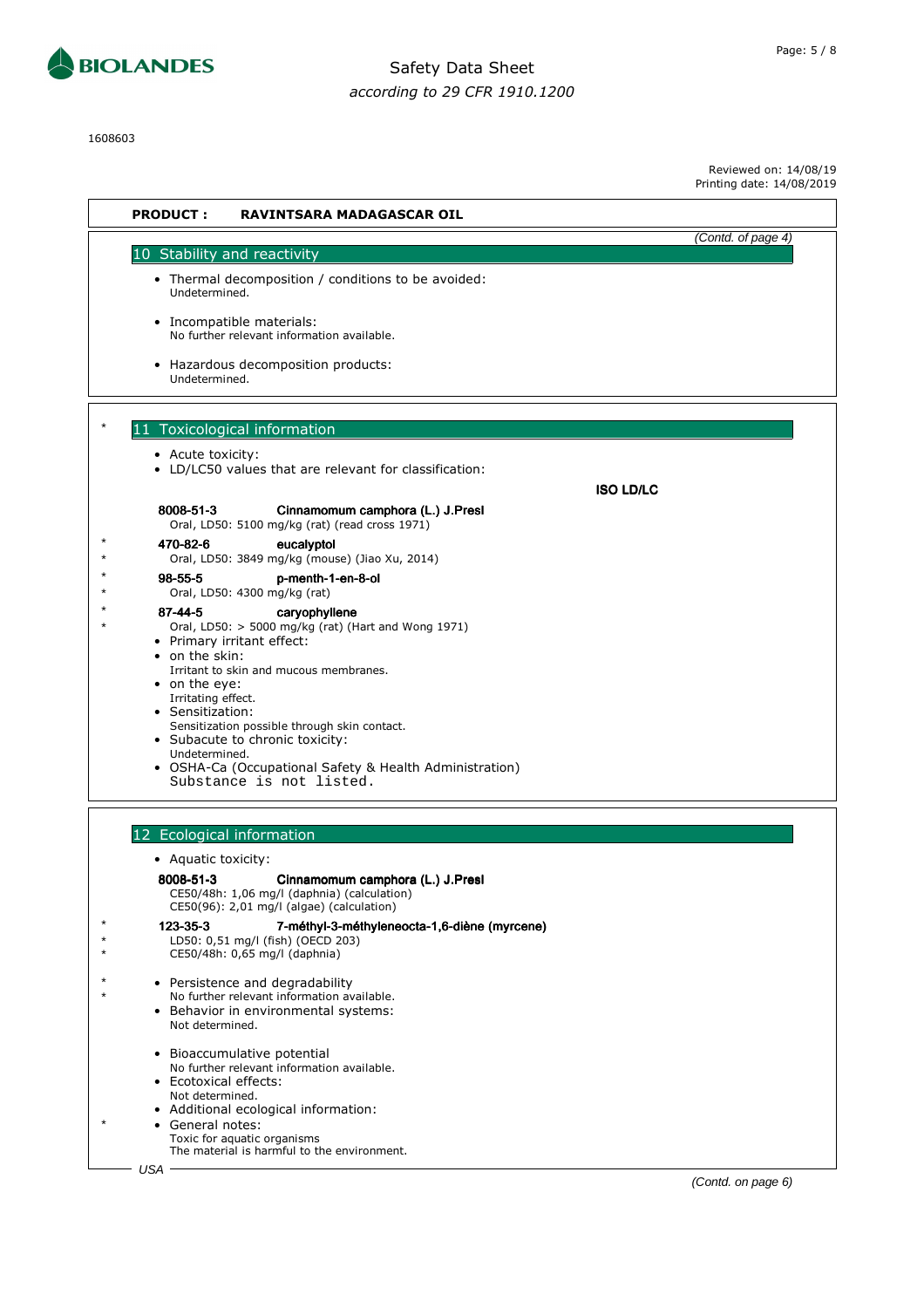

1608603

Reviewed on: 14/08/19 Printing date: 14/08/2019

(Contd. of page 5)

#### **PRODUCT : RAVINTSARA MADAGASCAR OIL**

#### 13 Disposal considerations

• Waste treatment methods

- Recommendation:
- Must be specially treated adhering to official regulations.
- Uncleaned packagings: • Recommendation:
	- Disposal must be made according to official regulations.

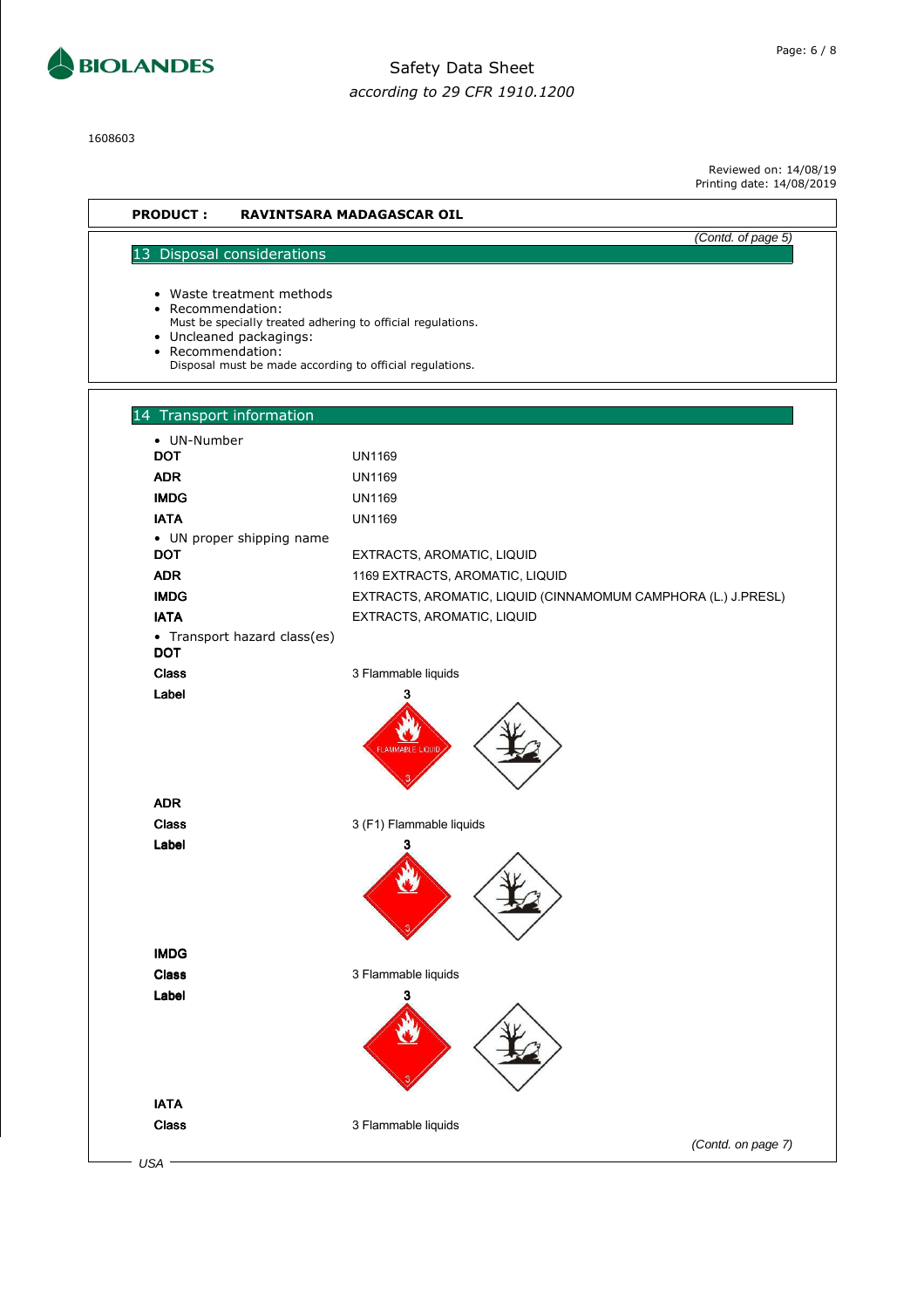

1608603

|                                                                                                                      |                                                                                                                                          |                                                                                                                                                                                                                                                                                                                                                                                                                                                                                                                                                                                                                                                                                                                                                                                                                                                                            | Printing date: 14/08/2019 |
|----------------------------------------------------------------------------------------------------------------------|------------------------------------------------------------------------------------------------------------------------------------------|----------------------------------------------------------------------------------------------------------------------------------------------------------------------------------------------------------------------------------------------------------------------------------------------------------------------------------------------------------------------------------------------------------------------------------------------------------------------------------------------------------------------------------------------------------------------------------------------------------------------------------------------------------------------------------------------------------------------------------------------------------------------------------------------------------------------------------------------------------------------------|---------------------------|
| <b>PRODUCT:</b>                                                                                                      |                                                                                                                                          | RAVINTSARA MADAGASCAR OIL                                                                                                                                                                                                                                                                                                                                                                                                                                                                                                                                                                                                                                                                                                                                                                                                                                                  |                           |
| Label                                                                                                                |                                                                                                                                          |                                                                                                                                                                                                                                                                                                                                                                                                                                                                                                                                                                                                                                                                                                                                                                                                                                                                            | (Contd. of page 6)        |
|                                                                                                                      |                                                                                                                                          |                                                                                                                                                                                                                                                                                                                                                                                                                                                                                                                                                                                                                                                                                                                                                                                                                                                                            |                           |
| • Packing group<br><b>DOT</b>                                                                                        |                                                                                                                                          | Ш                                                                                                                                                                                                                                                                                                                                                                                                                                                                                                                                                                                                                                                                                                                                                                                                                                                                          |                           |
| <b>ADR</b>                                                                                                           |                                                                                                                                          | Ш                                                                                                                                                                                                                                                                                                                                                                                                                                                                                                                                                                                                                                                                                                                                                                                                                                                                          |                           |
| <b>IMDG</b>                                                                                                          |                                                                                                                                          | Ш                                                                                                                                                                                                                                                                                                                                                                                                                                                                                                                                                                                                                                                                                                                                                                                                                                                                          |                           |
| <b>IATA</b>                                                                                                          |                                                                                                                                          | Ш                                                                                                                                                                                                                                                                                                                                                                                                                                                                                                                                                                                                                                                                                                                                                                                                                                                                          |                           |
| • Environmental hazards:<br>Marine pollutant:                                                                        |                                                                                                                                          | Yes                                                                                                                                                                                                                                                                                                                                                                                                                                                                                                                                                                                                                                                                                                                                                                                                                                                                        |                           |
| Danger code (Kemler):                                                                                                | • Special precautions for user<br>Warning: Flammable liquids                                                                             | 30                                                                                                                                                                                                                                                                                                                                                                                                                                                                                                                                                                                                                                                                                                                                                                                                                                                                         |                           |
| <b>EMS Number:</b>                                                                                                   |                                                                                                                                          | F-E.S-D                                                                                                                                                                                                                                                                                                                                                                                                                                                                                                                                                                                                                                                                                                                                                                                                                                                                    |                           |
| Not applicable.                                                                                                      |                                                                                                                                          | • Transport in bulk according to Annex II of MARPOL73/78 and the IBC Code                                                                                                                                                                                                                                                                                                                                                                                                                                                                                                                                                                                                                                                                                                                                                                                                  |                           |
| Not applicable.<br><b>DOT</b>                                                                                        | • Transport/Additional information:                                                                                                      |                                                                                                                                                                                                                                                                                                                                                                                                                                                                                                                                                                                                                                                                                                                                                                                                                                                                            |                           |
| <b>Quantity limitations</b><br><b>IMDG</b>                                                                           |                                                                                                                                          | On passenger aircraft/rail: 60 L On cargo aircraft only: 220 L                                                                                                                                                                                                                                                                                                                                                                                                                                                                                                                                                                                                                                                                                                                                                                                                             |                           |
| Limited quantities (LQ)                                                                                              |                                                                                                                                          | 5L                                                                                                                                                                                                                                                                                                                                                                                                                                                                                                                                                                                                                                                                                                                                                                                                                                                                         |                           |
| <b>Excepted quantities (EQ)</b>                                                                                      |                                                                                                                                          | E1                                                                                                                                                                                                                                                                                                                                                                                                                                                                                                                                                                                                                                                                                                                                                                                                                                                                         |                           |
| • UN "Model Regulation":<br><b>L'ENVIRONNEMENT</b>                                                                   |                                                                                                                                          | UN 1169 EXTRACTS, AROMATIC, LIQUID, 3, III, DANGEREUX POUR                                                                                                                                                                                                                                                                                                                                                                                                                                                                                                                                                                                                                                                                                                                                                                                                                 |                           |
| 15 Regulatory information                                                                                            |                                                                                                                                          |                                                                                                                                                                                                                                                                                                                                                                                                                                                                                                                                                                                                                                                                                                                                                                                                                                                                            |                           |
| Non-mandatory<br><b>Hazardous Air Pollutants</b>                                                                     | Substance is not listed.                                                                                                                 | • Safety, health and environmental regulations/legislation specific for the substance or mixture                                                                                                                                                                                                                                                                                                                                                                                                                                                                                                                                                                                                                                                                                                                                                                           |                           |
|                                                                                                                      |                                                                                                                                          |                                                                                                                                                                                                                                                                                                                                                                                                                                                                                                                                                                                                                                                                                                                                                                                                                                                                            |                           |
| 16 Other information<br>areas thereof.<br>• Relevant phrases<br>H226<br>H227<br>H302<br>H304<br>H315<br>H317<br>H319 | Flammable liquid and vapor.<br>Combustible liquid.<br>Harmful if swallowed.<br>Causes skin irritation.<br>Causes serious eye irritation. | The information in this safety data sheet is based on the state of our knowledge at the date indicated. The<br>information in this sheet must be regarded as a description of the safety requirements for the product, they are not<br>to be considered a warranty or quality specification and have no contractual value on properties and application<br>The information contained in this safety data sheet relate to the specific material designated and may not be valid<br>with respect to the product associated with another product or process, unless it is specified in the text of this<br>document. The required information complies with US regulations in force. It does not exempt the user from<br>knowing and applying all the national regulations in force.<br>May be fatal if swallowed and enters airways.<br>May cause an allergic skin reaction. |                           |
|                                                                                                                      |                                                                                                                                          |                                                                                                                                                                                                                                                                                                                                                                                                                                                                                                                                                                                                                                                                                                                                                                                                                                                                            | (Contd. on page 8)        |

 $\overline{\phantom{a}}$ 

Reviewed on: 14/08/19